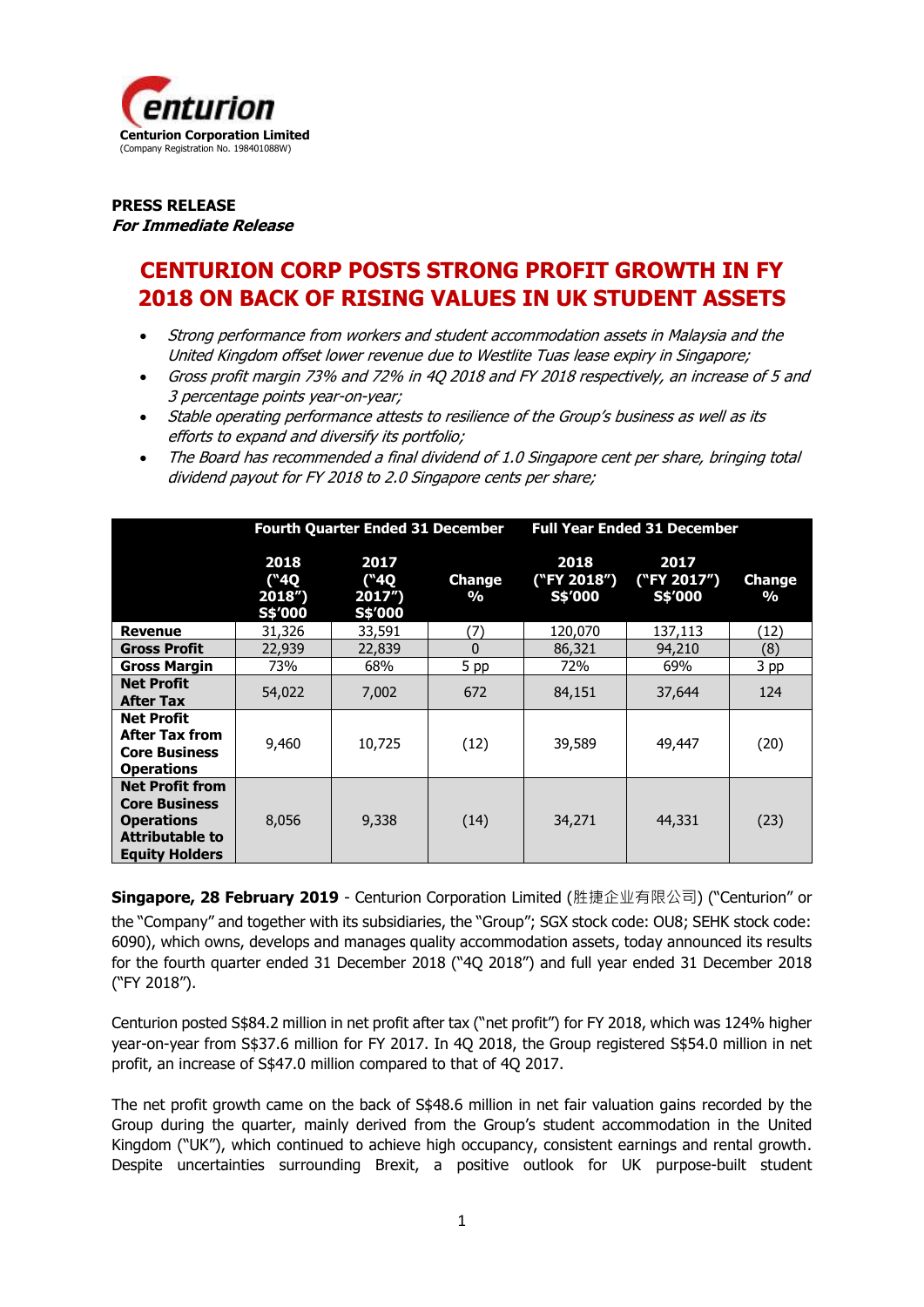

accommodation asset ("PBSA") over the longer term and a strong market appetite to deploy capital in the sector has led to higher yield compression in 2018.

Excluding one-off items, profit from core business operations was S\$9.5 million and S\$39.6 million in 4Q 2018 and FY 2018 respectively, which was S\$1.3 million and S\$9.9 million lower from the previous year.

The Group recorded S\$31.3 million in revenue in 4Q 2018 and S\$120.1 million in FY 2018, which was 7% and 12% lower compared to 4Q 2017 and FY 2017. The lower revenue, mainly attributed to the lease expiry of Westlite Tuas in Singapore, was partially offset by additional revenue from the Group's recent acquisition of **dwell Princess Street** in Manchester, a strong showing from workers accommodation assets in Malaysia, which achieved a high occupancy rate of 96%, as well as strong performance of our student accommodation assets in the UK.

Consequently, the Group reported an increase in gross profit margin to 73% from 68% in 4Q 2017. For the full year, gross profit margin rose three percentage points to 72%. Excluding revenue from Westlite Tuas, the Group would have posted 3% and 2.9% year-on-year growth in revenue for 4Q 2018 and FY 2018, respectively.

To reward shareholders, the Board has recommended a final dividend of 1.0 Singapore cent per share (equivalent to 5.8 cents<sup>1</sup> per share for Hong Kong shareholders). Together with the interim dividend of 1.0 Singapore cent per share paid on 4 September 2018, this brings the total dividend payout for FY 2018 to 2.0 Singapore cents per share.

Commenting on the Group's 4Q 2018 and FY 2018 results, Mr Kong Chee Min (江志明), CEO of Centurion Corporation said: "We are pleased with the stable operating performance of the Group during the quarter and for the full year, which attests to the resilience of the Group's business as well as its efforts to expand and diversify its portfolio. We have made significant developments during the quarter, including successfully entering North Asia and Nottingham city in the UK. We remain on track to continue growing our specialised accommodation business globally, focusing on assets which generate stable, recurring income."

In line with Centurion's commitment to continue seeking opportunities in markets with strong fundamentals, Centurion announced its entry into Nottingham city with completion of **dwell Castle Gate Haus**' acquisition as well as into South Korea, with the acquisition of Benikea Hotel KP in Seoul, one of the world's top 10 student cities<sup>2</sup>. The property, now known as **dwell Dongdaemun** following the completion of refurbishment works in the first quarter of 2019, is strategically located in close proximity to four top Korean universities and will capitalise on rising demand for student accommodation in Seoul.

In October 2018, Centurion announced the completion of construction of **dwell East End Adelaide.**  Following fitting out works carried out in the property, students were able to move into the premises in January 2019, ahead of the new academic semester in February 2019. The freehold property, which is a 280-bed quality PBSA, is strategically located in the heart of Adelaide's city centre and will be available for rent from January 2019.

**.** 

<sup>1</sup> Based on exchange rate of S\$1.00: HK\$5.80 as at 28 February 2019.

<sup>2</sup> Source: QS Best Student Cities Rankings 2015-2018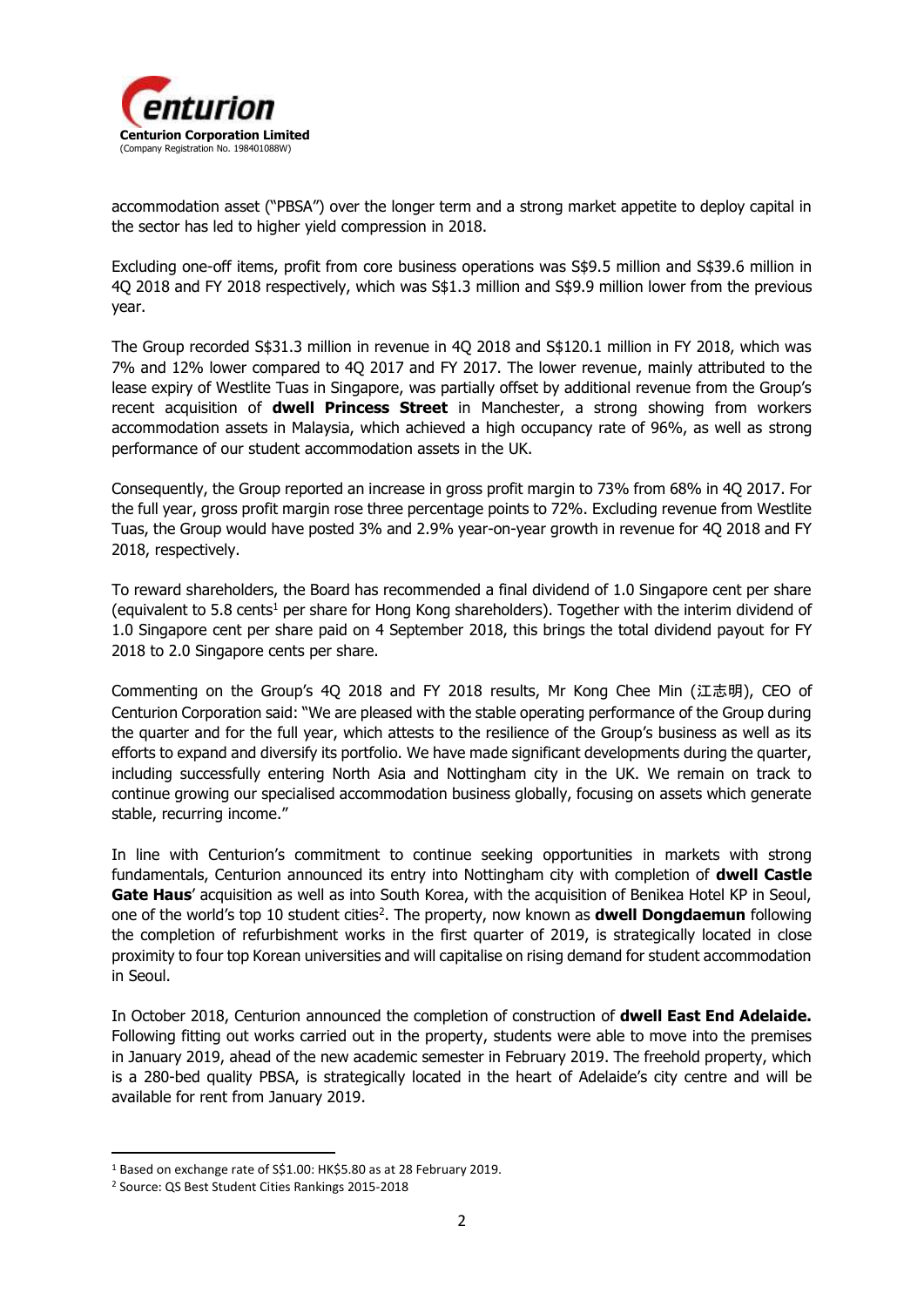

Occupancy for the newly completed dwell East End Adelaide and refurbished dwell Dongdaemun is expected to ramp up progressively and begin accreting revenue over the course of 2019. Additionally, Centurion announced the successful first closing of its second student accommodation fund, the Centurion Student Accommodation Fund ("Fund II") in December 2018. Fund II, which currently holds **dwell Castle Gate Haus**, has an aggregate committed capital of S\$70.0 million and aims to generate stable and recurring income to deliver total returns by investing in PBSA globally, excluding the United States. Centurion currently holds approximately 14.29% of the total number of units in issue in Fund II. This forms part of the Group's asset light strategy, which seeks to achieve scalable growth through joint ventures, as well as the establishment and provision of investment, asset and property management services.

Looking ahead, Centurion expects the purpose-built workers accommodation ("PBWA") sector in Singapore to remain stable, largely due to the lack of new PBWA supply in the pipeline and the low attrition rate of foreign workers<sup>3</sup>. In Malaysia, the Group is also expected to benefit from continued efforts from the Malaysia government to ensure proper housing for foreign workers, as well as growing demands for Responsible Business Alliance compliant accommodation from the manufacturing sector.

The Group remains cautiously optimistic that Centurion's workers accommodation business will remain stable and continue to enjoy healthy occupancy and rental, given its well-diversified customer base and the strategic location of its workers accommodation assets. The positive supply-demand dynamics and anti-cyclical resilience of PBSA also point towards a healthy outlook for the Group's student accommodation assets.

### **-END-**

### **About Centurion Corporation Limited**

**.** 

Centurion Corporation Limited ("Centurion" or the "Company" and together with its subsidiaries, the "Group") owns and manages quality, purpose-built workers accommodation assets in Singapore and Malaysia, and student accommodation assets in Singapore, Australia, South Korea, the United Kingdom ("UK") and the United States ("US").

As of 31 December 2018, the Group owns and manages a strong portfolio of 28 operational accommodation assets totalling 55,408 beds. With projects currently under development and undergoing asset enhancement works, the Group's portfolio of accommodation assets is expected to grow to 68,756 beds by FY2020.

With global reach and a clear growth strategy to actively enhance and manage its assets, identify strategic acquisitions and joint ventures, as well as develop customised accommodation management services, Centurion is well-positioned to become a leading provider of quality, purpose-built accommodation.

For more information, please visit [http://www.centurioncorp.com.sg.](http://www.centurioncorp.com.sg/)

<sup>&</sup>lt;sup>3</sup> Source: Ministry of Manpower's 30 2018 Labour Market Survey, 14 December 2018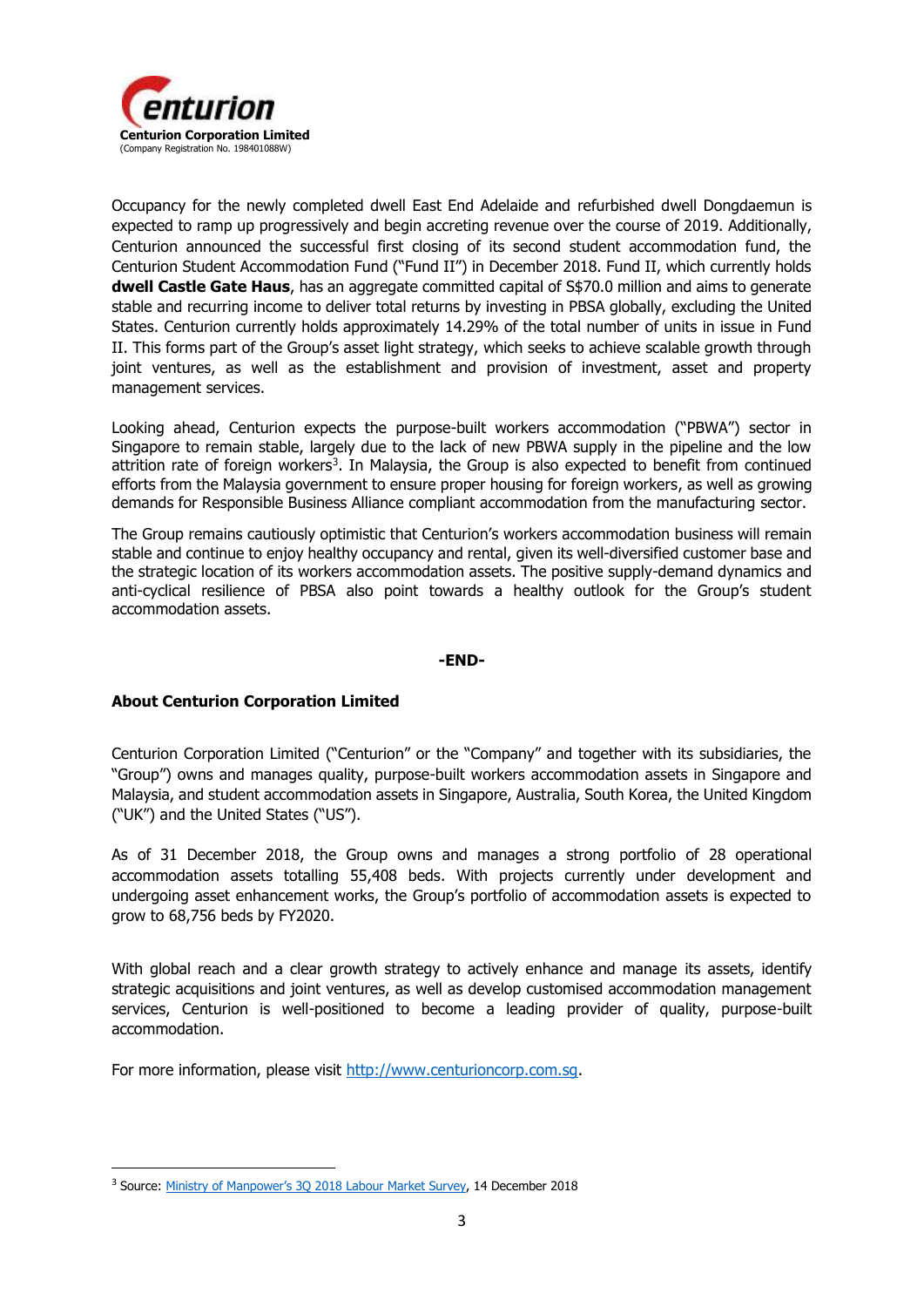

# **Investor and Media Contact**

Investor Enquiries: Joey Wong Investor Relations Manager [joey.wong@centurioncorp.com.sg](mailto:joey.wong@centurioncorp.com.sg) +65-6740-5860

Media Enquiries: Klareco Communications Derrick Tee / Nadiah Halim [List-Centurion@klarecocomms.com](mailto:List-Centurion@klarecocomms.com) +65-6333-3449